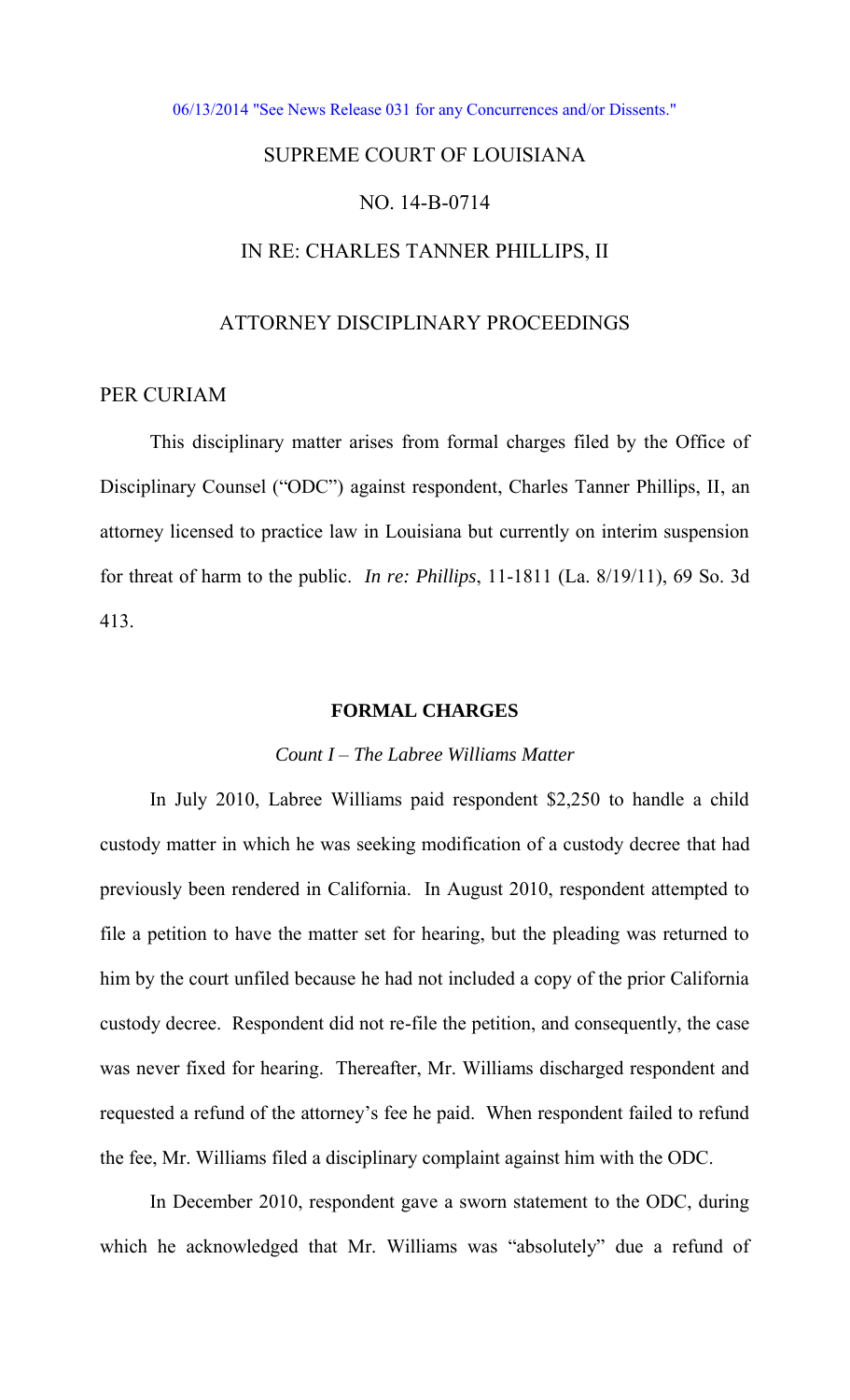attorney's fees. Nevertheless, respondent testified that he had not made the refund because the fee had not been paid to him personally, but rather to the law firm with which he was previously associated. Mr. Williams disputed this, claiming he had paid the fee to respondent before he joined the law firm. Bank records obtained by the ODC reflect that Mr. Williams' fee was not deposited to the law firm's account. Nevertheless, respondent still has not made a refund to Mr. Williams.

The ODC alleged respondent violated the following provisions of the Rules of Professional Conduct: Rules 1.3 (failure to act with reasonable diligence and promptness in representing a client), 1.4 (failure to communicate with a client),  $1.5(f)(5)$  (failure to refund an unearned fee),  $8.1(c)$  (failure to cooperate with the ODC in its investigation), and 8.4(c) (engaging in conduct involving dishonesty, fraud, deceit, or misrepresentation).

#### *Count II – The Morlock Matter*

 In September 2010, Gertrude Morlock paid respondent \$2,500 to represent her in a divorce and community property partition proceeding. When Ms. Morlock was not able to reach respondent by telephone, she visited his law firm and was told that he did not work there anymore. Court records confirm that no appreciable work was performed by respondent on behalf of Ms. Morlock during his representation. Moreover, respondent has not made a refund to Ms. Morlock of the fee she paid.

The ODC alleged respondent violated the following provisions of the Rules of Professional Conduct: Rules 1.3, 1.4, and 1.5(f)(5).

#### *Count III – The Britton Matter*

 In June 2010, Rona Britton paid respondent \$1,250 to handle a community property partition. When Ms. Britton was not able to reach respondent by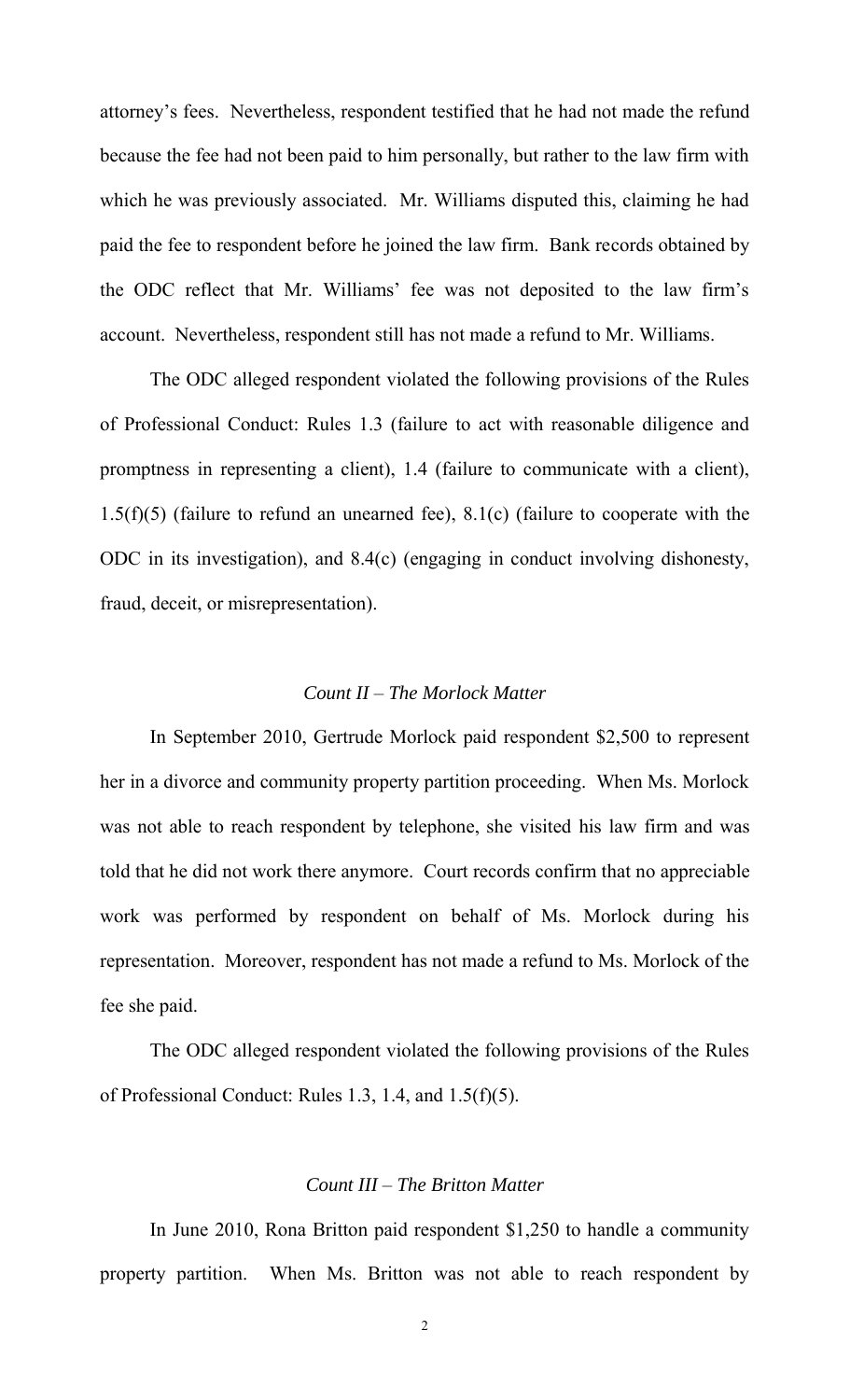telephone by November 2010, she discharged him and requested a refund of the attorney's fee she paid. Respondent failed to refund the fee, informing Ms. Britton that he was "strapped for cash right now." Court records confirm that respondent filed no pleadings on behalf of Ms. Britton during his representation.

In December 2010, Ms. Britton filed a complaint against respondent with the ODC. Respondent failed to respond to the complaint.

The ODC alleged respondent violated the following provisions of the Rules of Professional Conduct: Rules 1.3, 1.5(f)(5), and 8.1(c).

#### *Count IV – The Hinton Matter*

 In August 2010, Tiankhy Hinton paid respondent \$3,250 to handle a child support and custody matter. Respondent never filed any pleadings on behalf of Mr. Hinton. Upon learning this fact, Mr. Hinton discharged respondent and requested a refund of the attorney's fee he paid. In response, respondent claimed that he could not refund the fee because it was paid to the law firm with which he was previously associated. The law firm advised Mr. Hinton that respondent was responsible for refunding any unearned fees. Mr. Hinton subsequently filed a lawsuit against respondent in Bossier City Court, seeking a refund of the attorney's fee. The case is pending, and no sums have been refunded to Mr. Hinton.

The ODC alleged respondent violated the following provisions of the Rules of Professional Conduct: Rules 1.3, 1.4, 1.5(f)(5), and 1.16 (declining or terminating representation).

## *Count V – The Bowden Matter*

In July 2009, Carreen Bowden paid respondent \$3,300 to handle a child visitation matter. At the first court hearing in December 2009, respondent appeared in court without Ms. Bowden's file and was unprepared for the hearing.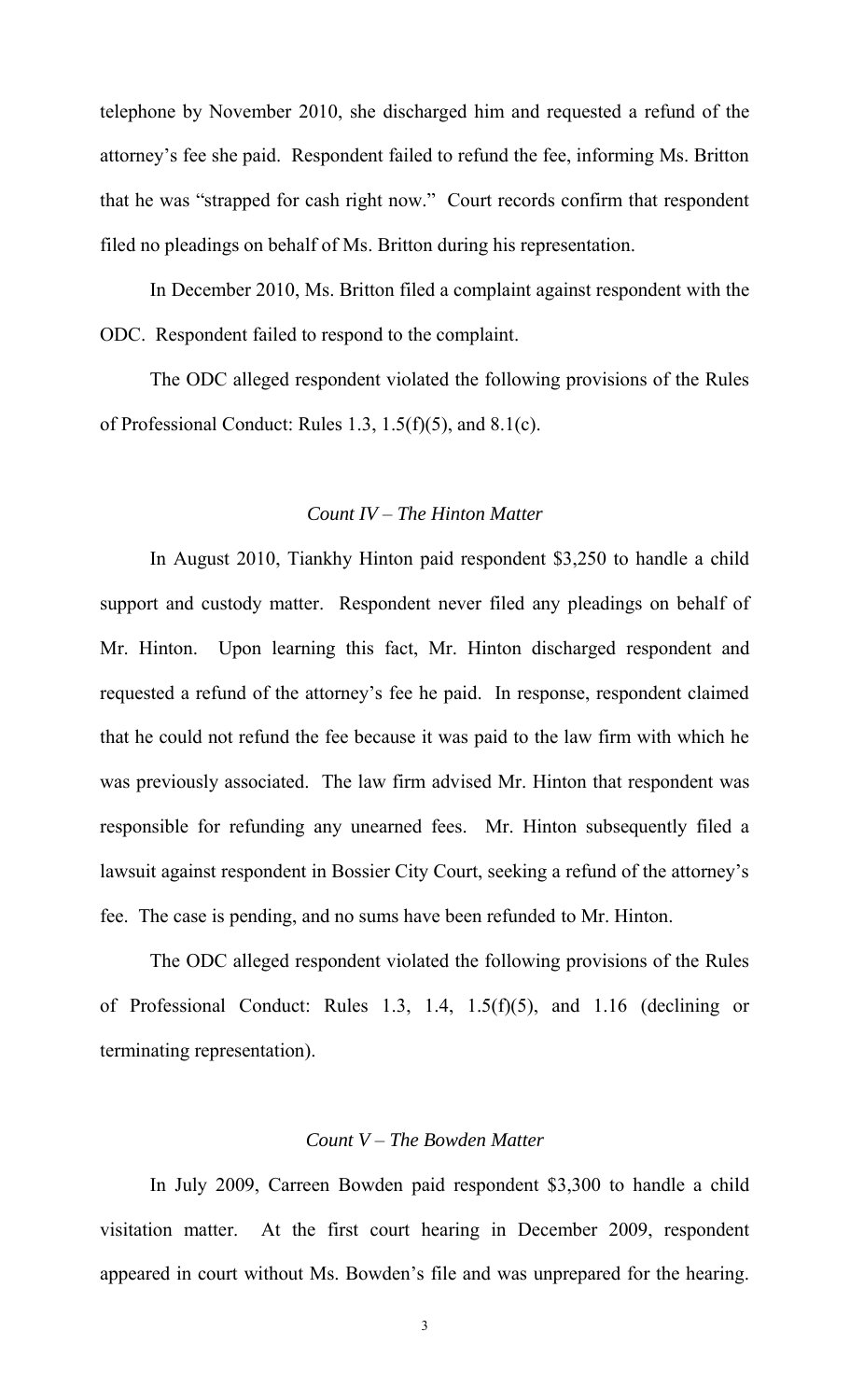Thereafter, the case was continued repeatedly throughout 2010. A hearing was finally set in February 2011, but respondent did not appear on that date. Thereafter, Ms. Bowden discharged respondent and requested that her file and fees be returned. Respondent did not comply with this request.

In March 2011, Ms. Bowden filed a complaint against respondent with the ODC. Respondent failed to respond to the complaint.

The ODC alleged respondent violated the following provisions of the Rules of Professional Conduct: Rules 1.3, 1.4, 1.5(f)(5), 1.16, and 8.1(c).

#### *Count VI – The Youngblood Matter*

In March 2009, Sherry Youngblood retained respondent to handle a community property partition. Ms. Youngblood paid respondent's quoted fee of \$2,300 in installments over the next several months. After respondent failed to appear at a scheduled January 2011 hearing in the matter, Ms. Youngblood sent a letter to respondent discharging him and requesting a refund of the attorney's fee she paid. Respondent did not comply with this request.

In April 2011, Ms. Youngblood filed a complaint against respondent with the ODC. Respondent failed to respond to the complaint.

The ODC alleged respondent violated the following provisions of the Rules of Professional Conduct: Rules 1.3, 1.4, 1.5(f)(5), and 8.1(c).

## *Count VII – The Baldwin Matter*

In August 2008, Sharon Baldwin paid respondent \$1,200 to complete a community property partition and obtain a qualified domestic relations order (QDRO). In April 2009, respondent filed a QDRO with the court, but the filing was rejected because certain indispensible parties had not been served. Respondent then told Ms. Baldwin that he amended the filing in April 2010, and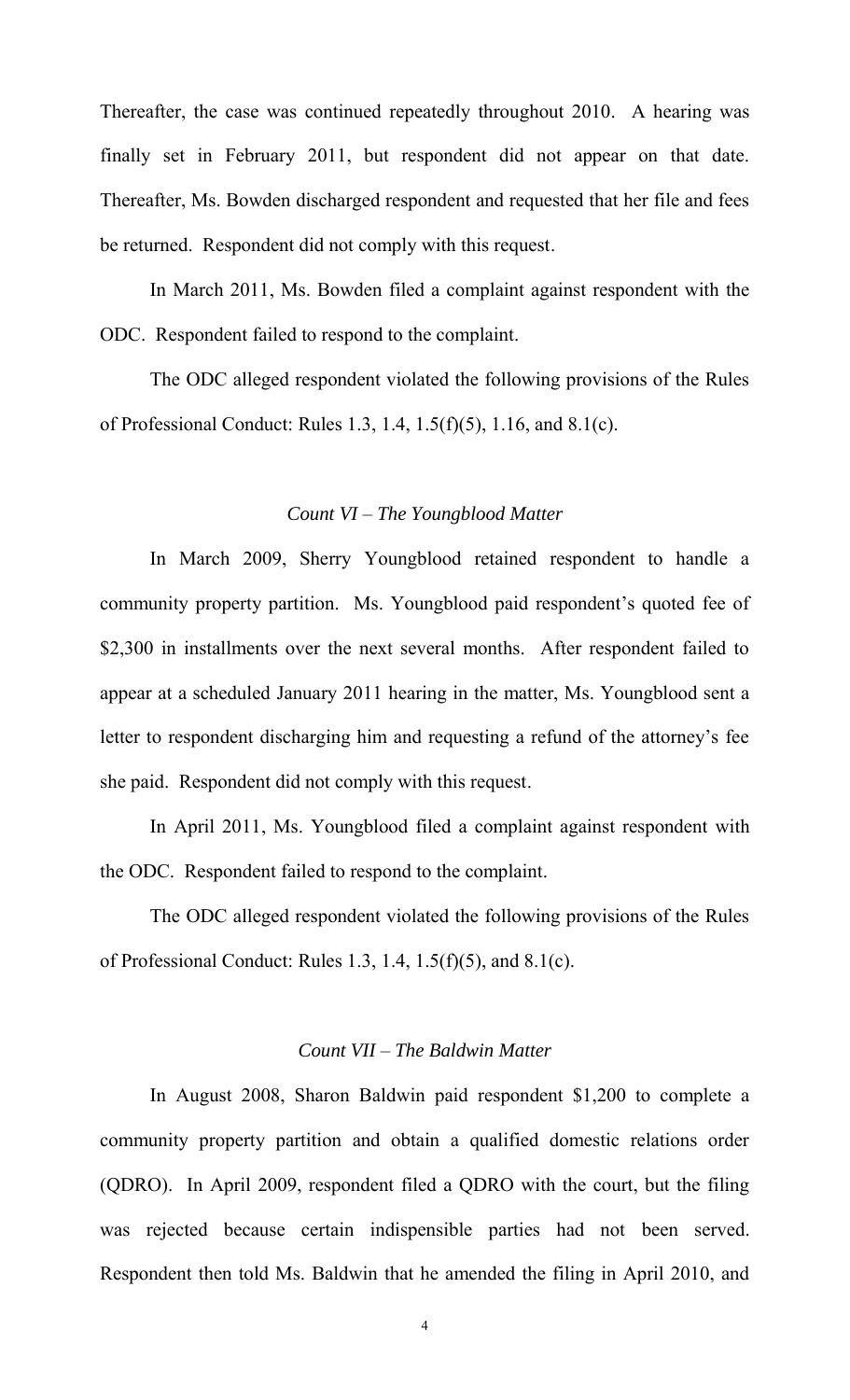that a rule to show cause was fixed for July 1, 2010. In November 2010, respondent told Ms. Baldwin that although he had prepared the pleadings on her behalf, they had not actually been filed. Respondent attributed this omission to his assistant's oversight, and stated to Ms. Baldwin that he had "self-reported" his misconduct to the ODC. Respondent advised Ms. Baldwin that he had corrected the "deficiencies" and that he "was obtaining a final document" for her. Ultimately, respondent did nothing. Thereafter, Ms. Baldwin discharged respondent and requested that her file and fees be returned. Respondent did not comply with this request.

In May 2011, Ms. Baldwin filed a complaint against respondent with the ODC. Respondent failed to respond to the complaint.

The ODC alleged respondent violated the following provisions of the Rules of Professional Conduct: Rules 1.3, 1.4, 1.5(f)(5), 1.16, and 8.1(c).

#### *Count VIII – The Spencer Matter*

 In April 2011, Carmen Spencer paid respondent \$2,250 to handle a child custody matter. Respondent never filed any pleadings on behalf of Ms. Spencer. Upon learning this fact, Ms. Spencer discharged respondent and requested a refund of the attorney's fee she paid. Respondent failed to refund the fee, informing Ms. Spencer that he was "dead broke."

In May 2011, Ms. Spencer filed a complaint against respondent with the ODC. Respondent failed to respond to the complaint.

The ODC alleged respondent violated the following provisions of the Rules of Professional Conduct: Rules 1.3, 1.4, 1.5(f)(5), 1.16, and 8.1(c).

# *Count IX – The Hutchinson Matter*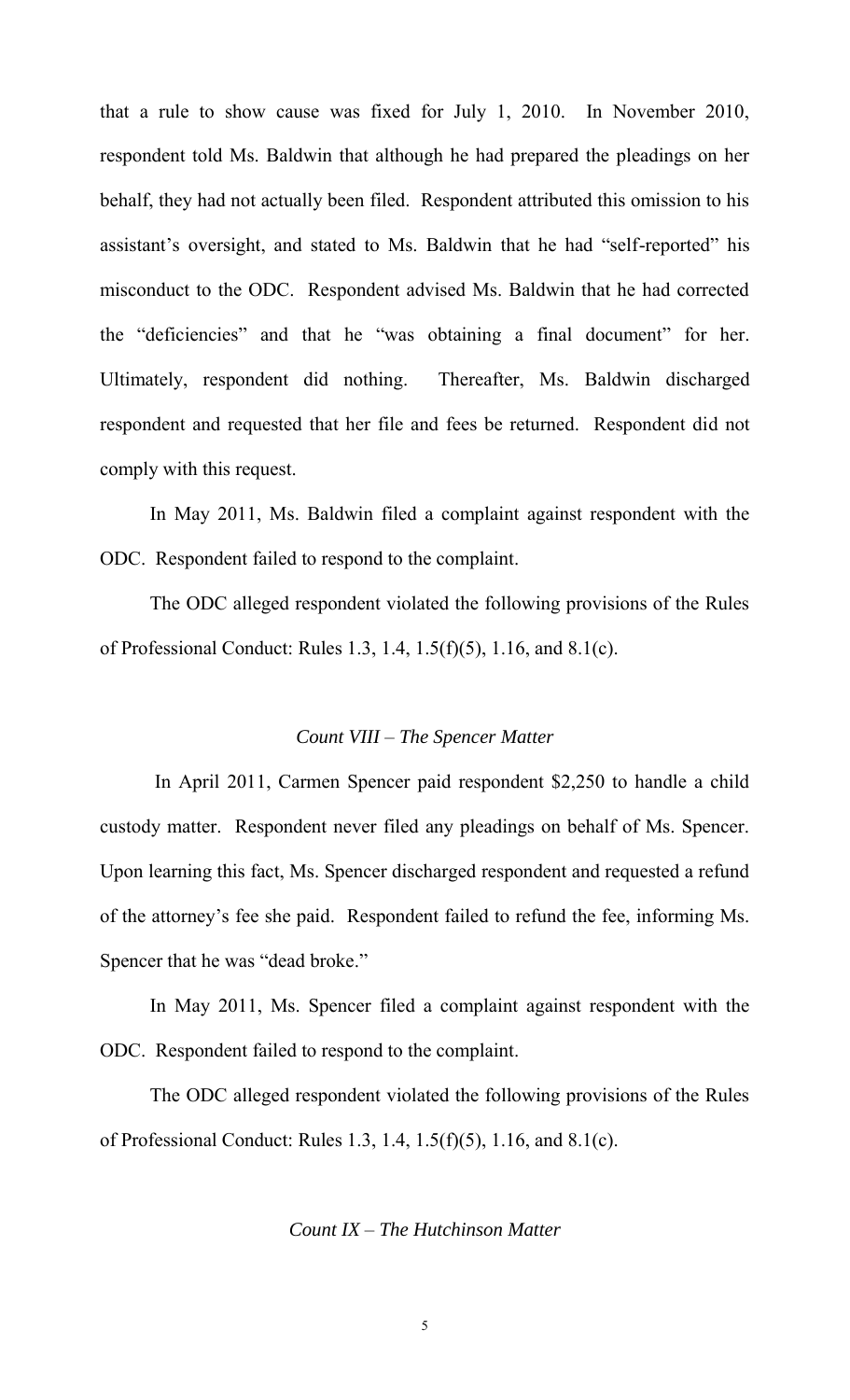In July 2010, Catherine Hutchinson paid respondent \$2,250 to handle a child custody case for her son, Jeremy Fulghum. Respondent never filed any pleadings on behalf of Mr. Fulghum. Upon learning this fact, Ms. Hutchinson discharged respondent and requested a refund of the attorney's fee she paid. By letter to Ms. Hutchinson dated March 2, 2011, respondent acknowledged the "problems" which had arisen with Mr. Fulghum's case and agreed to refund the entire fee within thirty days; however, he failed to provide the refund as promised.

In May 2011, Ms. Hutchinson filed a complaint against respondent with the ODC. Respondent failed to respond to the complaint.

The ODC alleged respondent violated the following provisions of the Rules of Professional Conduct: Rules 1.3, 1.4, 1.5(f)(5), 1.16, and 8.1(c).

#### *Count X – The Ward Matter*

In April 2010, Wendy Ward retained respondent to represent her in a divorce and child custody matter. Ms. Ward's father paid respondent's fee of \$3,200 to handle the case. After filing a petition for divorce, respondent took no other significant action in the case, and Ms. Ward was required to represent herself when respondent failed to appear for a scheduled court hearing. Ms. Ward discharged respondent and requested a refund of the attorney's fee that was paid. Respondent did not comply with this request.

In June 2011, Ms. Ward filed a complaint against respondent with the ODC. Respondent failed to respond to the complaint.

The ODC alleged respondent violated the following provisions of the Rules of Professional Conduct: Rules 1.3, 1.4, 1.5(f)(5), 1.16, and 8.1(c).

#### *Count XI – The Schulz Matter*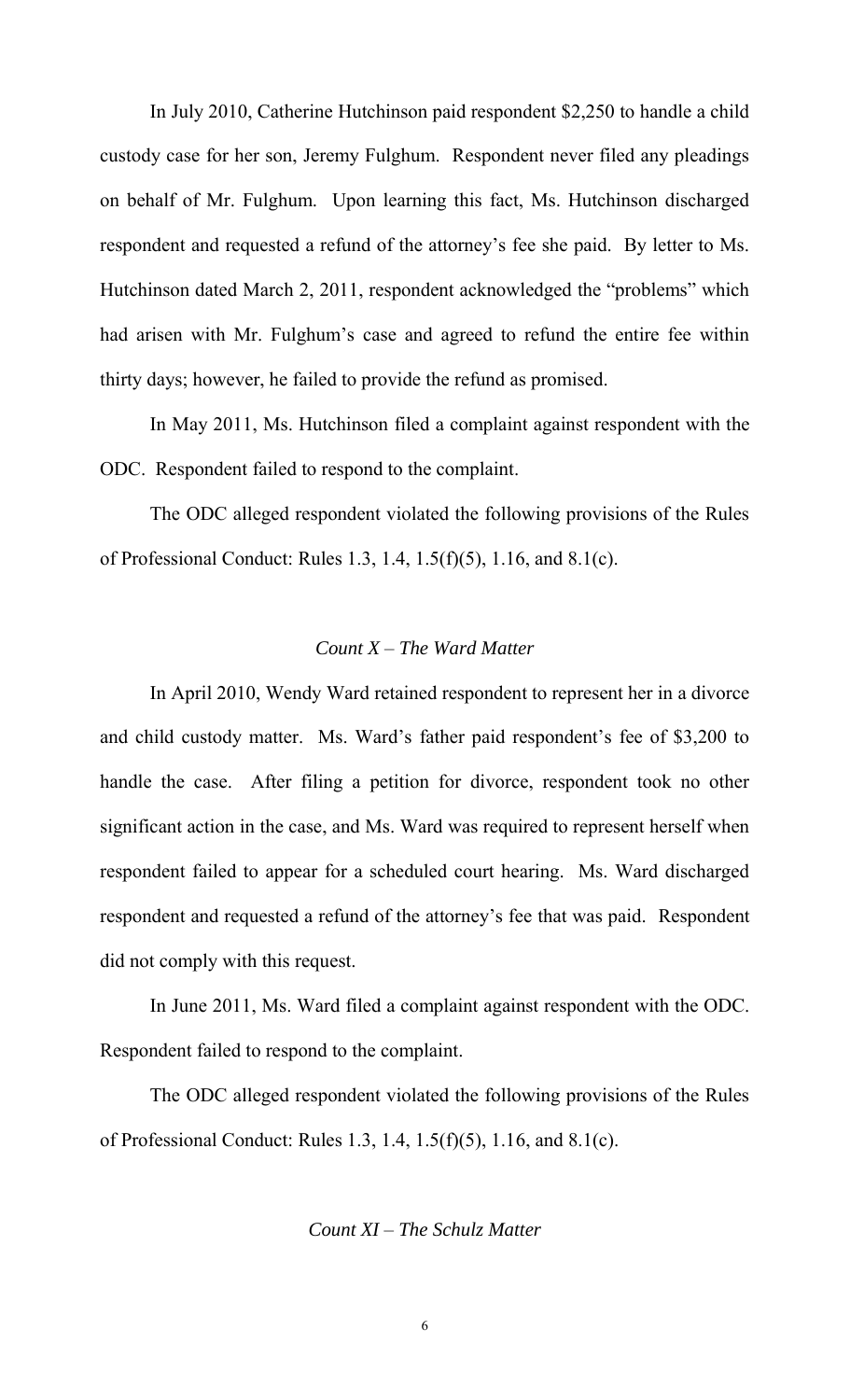In September 2008, Dawn Schulz paid respondent \$5,000 to file a civil suit on her behalf. In September 2008, respondent filed a "Petition for Breech [sic] of Fiduciary Duty" against the defendant; however, no action has been taken by either party in the case since the defendant answered the petition in October 2008. On the few occasions Ms. Schulz managed to contact respondent, he offered various excuses as to why nothing had been done in her case. Nevertheless, respondent has not made a refund to Ms. Schulz of the fee she paid.

In June 2011, Ms. Schulz filed a complaint against respondent with the ODC. Respondent failed to respond to the complaint.

The ODC alleged respondent violated the following provisions of the Rules of Professional Conduct: Rules 1.3, 1.4, 1.5(f)(5), 1.16, and 8.1(c).

#### *Count XII – The Estes Matter*

In September 2009, Jami Estes paid respondent \$2,000 to handle a child custody matter. The matter was set for hearing in August 2010, but respondent failed to appear. When questioned by Ms. Estes about his failure to pursue the case, respondent claimed that a former assistant had deleted Ms. Estes' files from his computer. He later offered Ms. Estes a different excuse for failing to appear at a subsequent hearing, telling her that he had misplaced her "paperwork." Numerous attempts by Ms. Estes to contact respondent also went unanswered. Ms. Estes discharged respondent and requested a refund of the attorney's fee she paid. Respondent did not comply with this request.

In July 2011, Ms. Estes filed a complaint against respondent with the ODC. Respondent failed to respond to the complaint.

The ODC alleged respondent violated the following provisions of the Rules of Professional Conduct: Rules 1.3, 1.4, 1.5(f)(5), 1.16, and 8.1(c).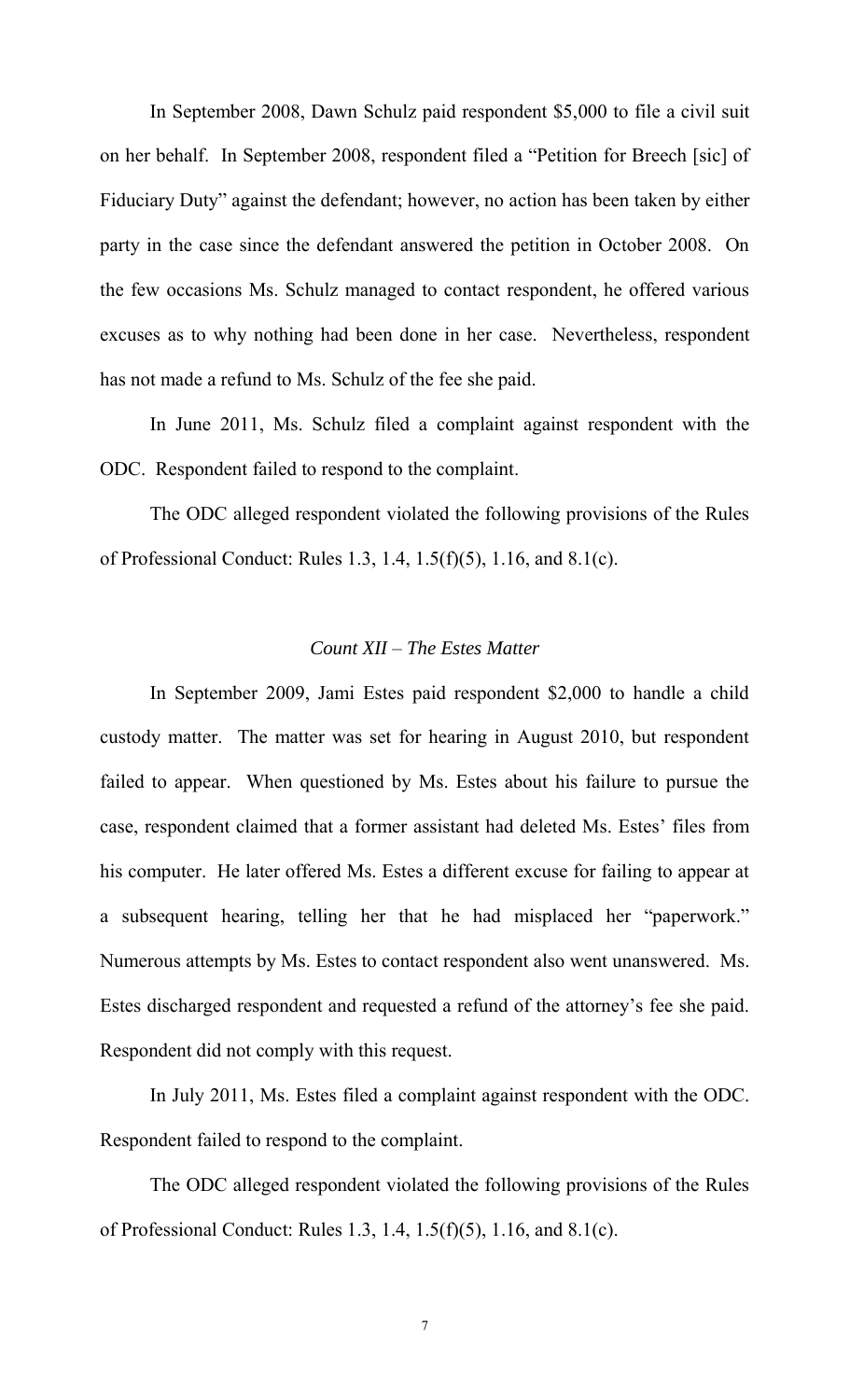## *Count XIII – The Garland Matter*

In July 2010, Shannon Garland paid respondent \$2,000 to handle a child custody matter. The matter was set for hearing in June 2011, but respondent failed to appear. When questioned by Mr. Garland about his failure to pursue the case, respondent stated that he could not practice law because his license had been "suspended" for failure to comply with the mandatory continuing legal education requirements.<sup>1</sup> Mr. Garland discharged respondent and requested a refund of the attorney's fee he paid. Respondent did not comply with this request.

In July 2011, Mr. Garland filed a complaint against respondent with the ODC. Respondent failed to respond to the complaint.

The ODC alleged respondent violated the following provisions of the Rules of Professional Conduct: Rules 1.3, 1.4, 1.5(f)(5), 1.16, and 8.1(c).

## *Count XIV – The Lowe Matter*

In May 2011, James Lowe paid respondent \$1,000 to handle a divorce. After several unsuccessful efforts to reach respondent to discuss the status of the matter, Mr. Lowe learned that respondent was declared ineligible to practice law on June 7, 2011. He then discharged respondent and requested a refund of the fees he paid. Respondent did not comply with this request.

In July 2011, Mr. Lowe filed a complaint against respondent with the ODC. Respondent failed to respond to the complaint.

The ODC alleged respondent violated the following provisions of the Rules of Professional Conduct: Rules 1.3, 1.4, 1.5(f)(5), 1.16, and 8.1(c).

## *Count XV – The Jordan Matter*

 $\overline{a}$ 

<sup>&</sup>lt;sup>1</sup> In fact, on June 7, 2011, respondent was declared ineligible to practice law for failure to comply with the mandatory continuing legal education requirements.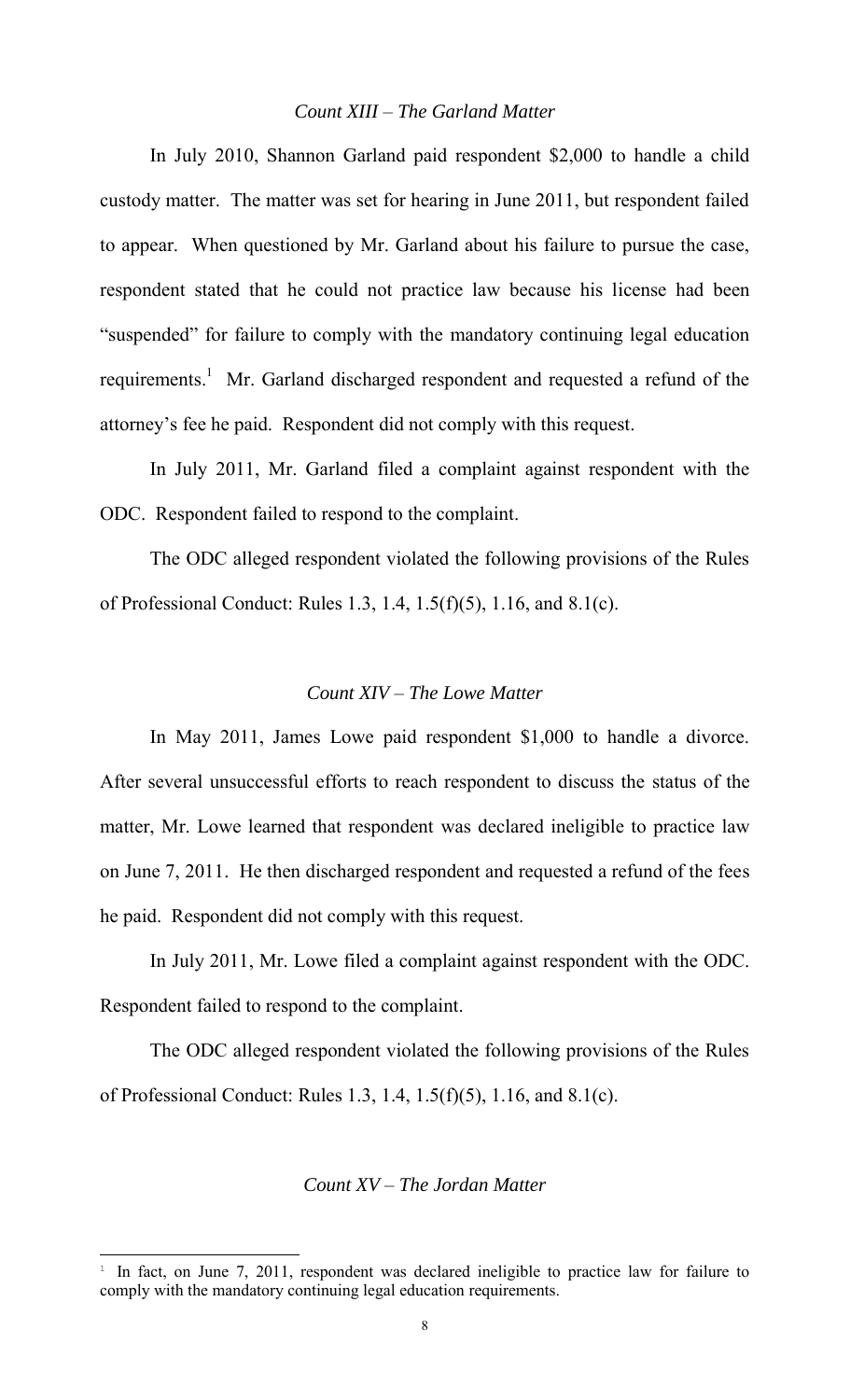On June 22, 2011, respondent accepted \$300 to represent Cynthia Jordan in a divorce and ancillary matters. However, respondent failed to disclose to Ms. Jordan that he had been declared ineligible to practice law effective June 7, 2011. Respondent did no work in Ms. Jordan's legal matter and failed to respond to her requests for information. Nevertheless, he has not made a refund to Ms. Jordan of the fee she paid.

In August 2011, Ms. Jordan filed a complaint against respondent with the ODC. Respondent failed to respond to the complaint.

The ODC alleged respondent violated the following provisions of the Rules of Professional Conduct: Rules 1.3, 1.4, 1.5( $f$ )(5), 1.16, 5.5 (engaging in the unauthorized practice of law), and 8.1(c).

#### *Count XVI – The Winters Matter*

In January 2011, Warren Winters, Jr. paid respondent \$2,300 to handle a divorce. Thereafter, Mr. Winters became concerned because the case did not appear to be moving forward as expected and he was not receiving any copies of pleadings, as he had requested. Anxious to have the case concluded, Mr. Winters began calling and texting respondent, who said he had "mailed the papers to the wrong courthouse." Despite his commitment to correct the error, respondent failed to file anything on Mr. Winters' behalf. Mr. Winters then discharged respondent and requested a refund of the attorney's fee he paid. Respondent did not comply with this request.

In July 2011, Mr. Winters filed a complaint against respondent with the ODC. Respondent failed to respond to the complaint.

The ODC alleged respondent violated the following provisions of the Rules of Professional Conduct: Rules 1.3, 1.4, 1.5(f)(5), 1.16, 5.5, and 8.1(c).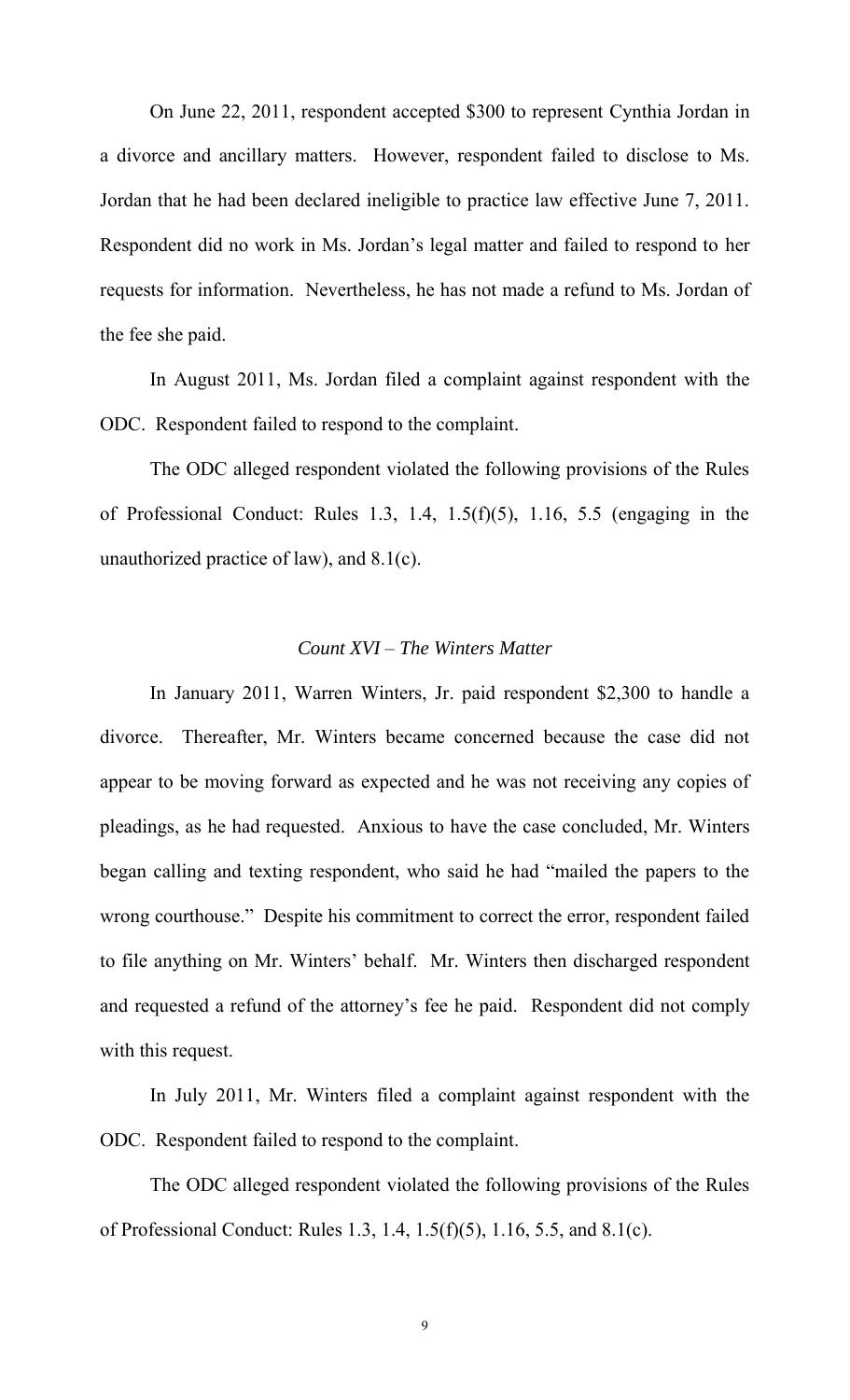#### *Count XVII – The England Matter*

In February 2011, Tina England paid respondent \$1,000 to handle a divorce. After several unsuccessful efforts to reach respondent to discuss the status of her case, Ms. England learned that her divorce action had never been filed. Nevertheless, respondent has not made a refund to Ms. England of the fee she paid.

In May 2011, Ms. England filed a complaint against respondent with the ODC. Respondent failed to respond to the complaint.

The ODC alleged respondent violated the following provisions of the Rules of Professional Conduct: Rules 1.3, 1.4, 1.5(f)(5), and 8.1(c).

## *Count XVIII – The Valadez Matter*

 In July 2010, Joyce Valadez paid respondent \$1,000 to defend her against criminal charges which she anticipated would be filed against her. Respondent advised Ms. Valadez that he would refund the entire fee if the charges were not forthcoming. Thereafter, respondent ceased communicating with Ms. Valadez about the status of her matter. Despite the fact that criminal charges were not filed, respondent never refunded any portion of the fee to Ms. Valadez.

In July 2011, Ms. Valadez filed a complaint against respondent with the ODC. Respondent failed to respond to the complaint.

The ODC alleged respondent violated the following provisions of the Rules of Professional Conduct: Rules 1.3, 1.4, 1.5(f)(5), and 8.1(c).

# *Count XIX – The Laurie Williams Matter*

 In March 2010, Laurie Williams paid respondent \$1,750 to represent her in a divorce and child custody matter. After filing a petition for divorce, respondent took no further action in the case. Upon learning this fact, Ms. Williams requested her file and a refund of any unearned portion of the attorney's fee she paid.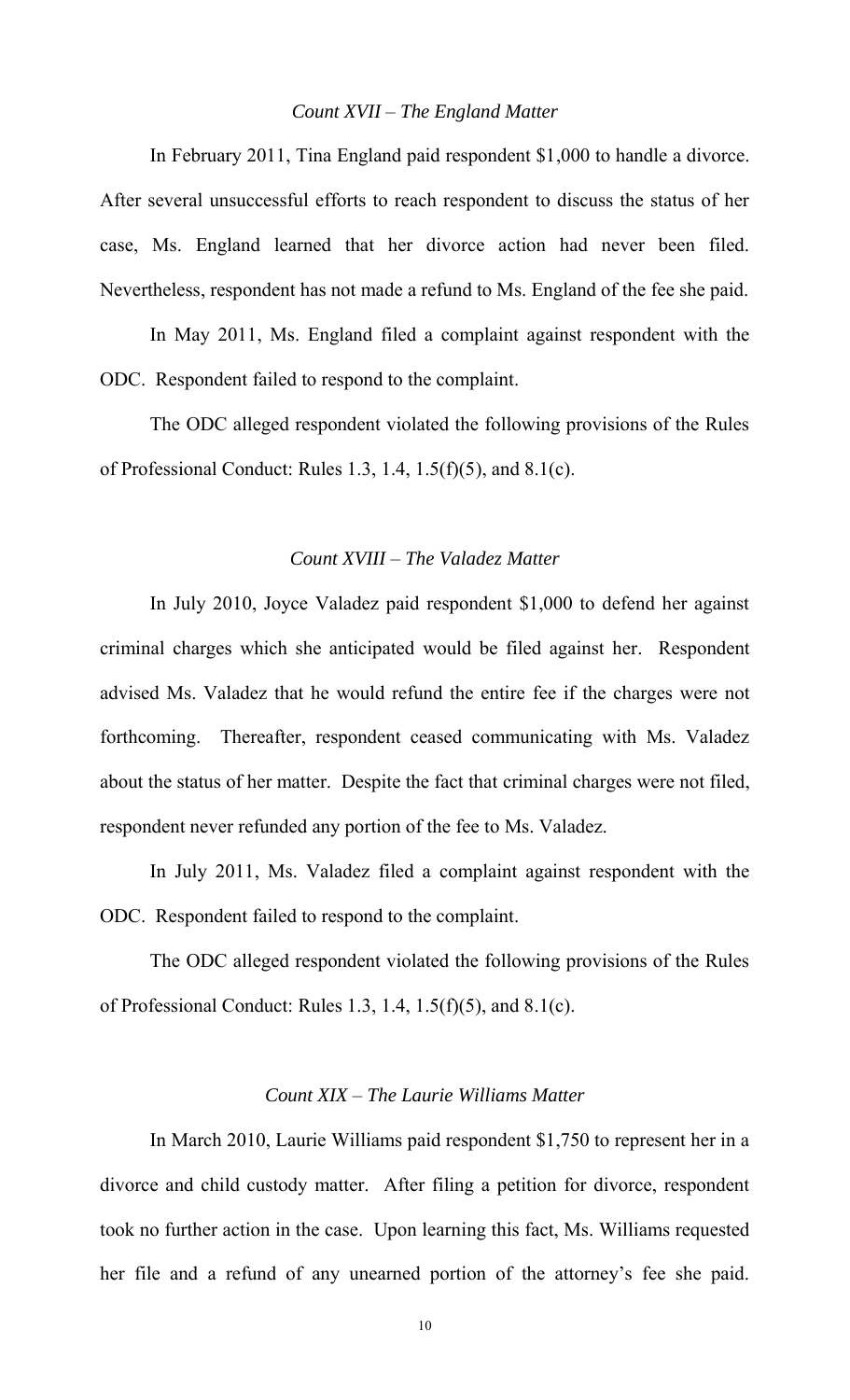Respondent did not comply with this request. After discharging respondent, Ms. Williams had to hire other counsel to complete her matter.

In August 2011, Ms. Williams filed a complaint against respondent with the ODC. Respondent failed to respond to the complaint.

The ODC alleged respondent violated the following provisions of the Rules of Professional Conduct: Rules 1.3, 1.4, 1.5(f)(5), and 8.1(c).

## *Count XX – The Hamann Matter*

 In 2007, Shannon Hamann paid respondent \$2,200 to handle a divorce and community property partition. When respondent failed to properly advocate for her interests during the proceedings, Ms. Hamann discharged respondent and requested a refund of the attorney's fee she paid. Respondent did not refer the fee dispute to arbitration, although his contract with Ms. Hamann provided that such disputes would be referred to the Louisiana State Bar Association's fee arbitration program. Respondent has never refunded any portion of the fee, and Ms. Hamann had to retain and pay another attorney \$1,000 to complete the representation.

The ODC alleged respondent violated Rule 1.5(f)(5) of the Rules of Professional Conduct.

#### *Count XXI – The Patton Matter*

 In December 2007, Daryl Patton hired respondent on a contingency fee basis to handle a personal injury claim. After filing the petition for damages, respondent failed to diligently pursue the matter or communicate with Mr. Patton about the status of his claim. Mr. Patton subsequently hired another attorney to handle the matter.

In August 2011, Mr. Patton filed a complaint against respondent with the ODC. Respondent failed to respond to the complaint.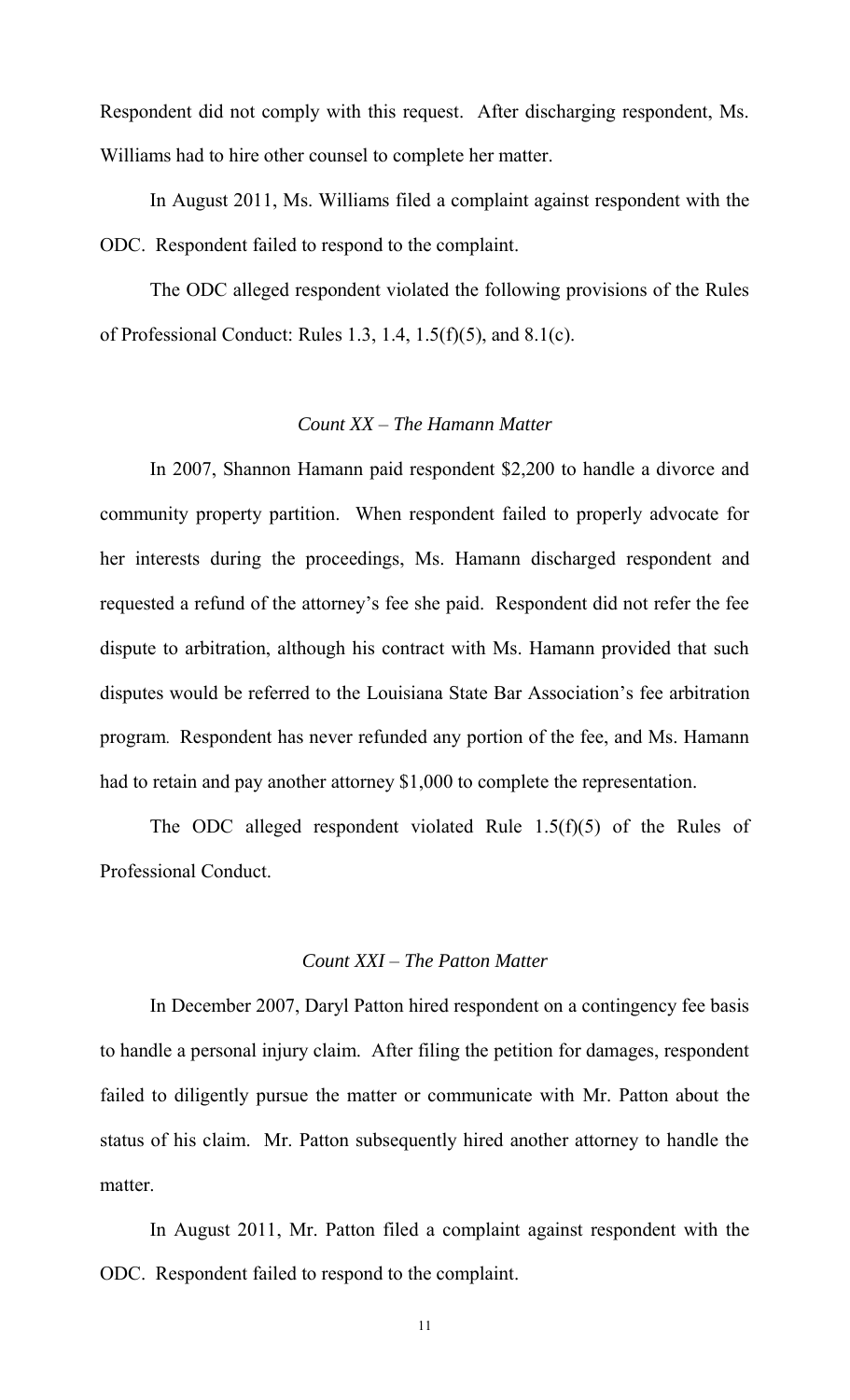The ODC alleged respondent violated the following provisions of the Rules of Professional Conduct: Rules 1.3, 1.4, and 8.1(c).

# *Count XXII – The Boon Matter*

 In August 2010, Sherry Boon paid respondent \$3,250 to handle a divorce and child custody matter. After several unsuccessful efforts to reach respondent to discuss the status of her case, Ms. Boon learned that respondent never filed any pleadings on her behalf. Upon learning this fact, Ms. Boon requested a full refund of the attorney's fee she paid. Respondent did not comply with this request.

In August 2011, Ms. Boon filed a complaint against respondent with the ODC. Respondent failed to respond to the complaint.

The ODC alleged respondent violated the following provisions of the Rules of Professional Conduct: Rules 1.3, 1.4, 1.5(f)(5), and 8.1(c).

## *Count XXIII – The Jennifer Smith Matter*

 In May 2009, Jennifer Smith paid respondent \$1,000 to handle a child custody matter. Thereafter, respondent failed to communicate with Ms. Smith and failed to take any action in her case. Respondent also failed to refund any portion of the attorney's fee.

In August 2011, Ms. Smith filed a complaint against respondent with the ODC. Respondent failed to respond to the complaint.

The ODC alleged respondent violated the following provisions of the Rules of Professional Conduct: Rules 1.3, 1.4, 1.5(f)(5), and 8.1(c).

#### *Count XXIV – The Michael Smith Matter*

 In March 2010, Michael Smith paid respondent \$3,000 to defend him against criminal charges. However, respondent failed to communicate with Mr. Smith and abandoned his defense, following which Mr. Smith was assigned an indigent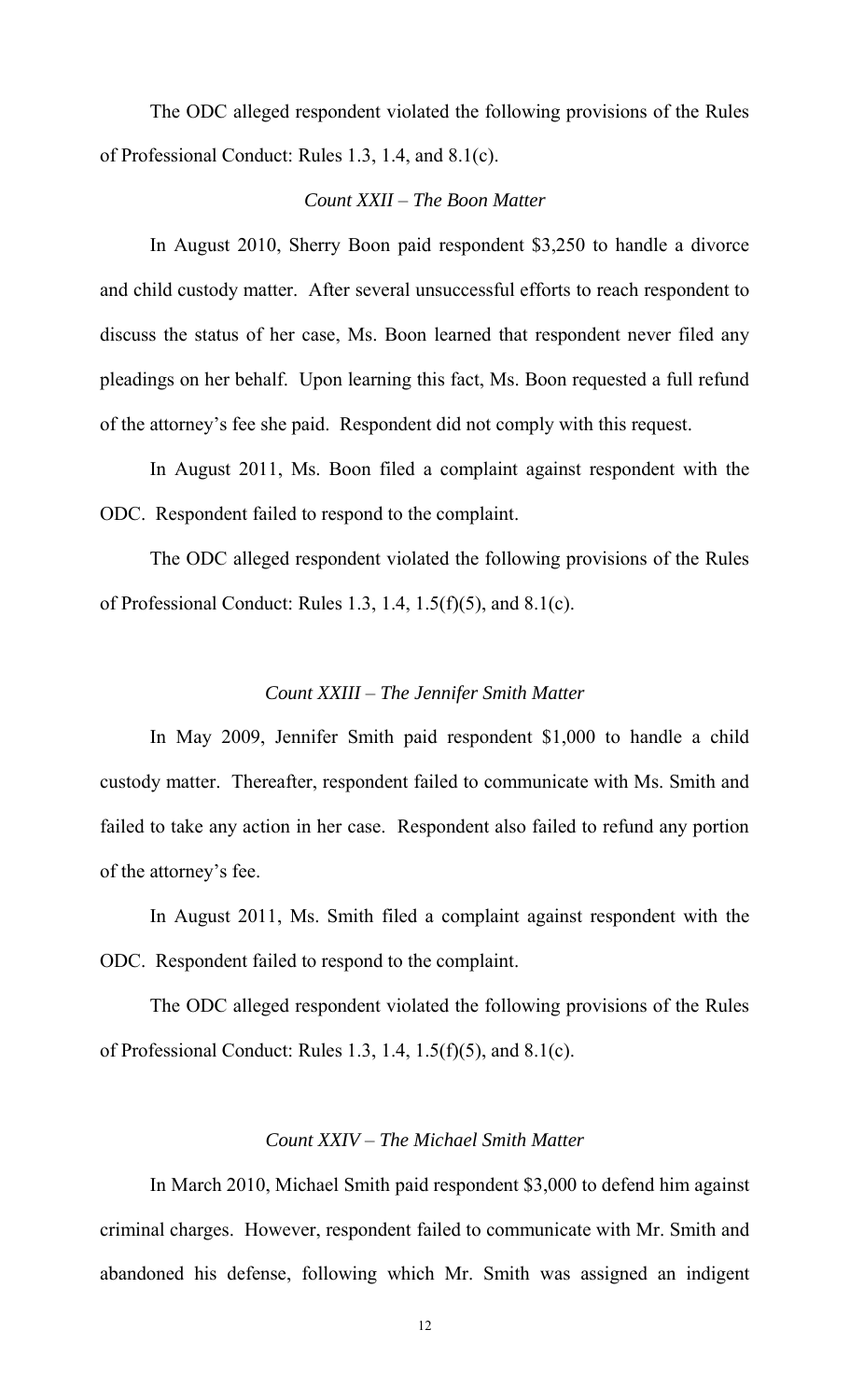defender. In his disciplinary complaint against respondent, filed in September 2011, Mr. Smith requested a refund of the attorney's fee he paid. Respondent has not refunded any portion of the fees and failed to respond to the disciplinary complaint.

The ODC alleged respondent violated the following provisions of the Rules of Professional Conduct: Rules 1.3, 1.4, 1.5(f)(5), and 8.1(c).

# *Count XXV – The Baker Matter*

 In February 2011, Brandi Baker paid respondent \$500 to handle a child support and custody matter. Thereafter, respondent failed to communicate with Ms. Baker and failed to take any significant action in her legal matter. Nevertheless, no sums have been refunded to Ms. Baker.

 In September 2011, Ms. Baker filed a complaint against respondent with the ODC. Respondent failed to respond to the complaint.

The ODC alleged respondent violated the following provisions of the Rules of Professional Conduct: Rules 1.3, 1.4, 1.5(f)(5), and 8.1(c).

## *Count XXVI – The Trust Account Matter*

 In November 2011, the ODC received notification of an \$89 overdraft in respondent's client trust account. The ODC forwarded a certified letter to respondent seeking an explanation for the overdraft as well as copies of his trust account statements for the previous six months. The letter was returned marked "return to sender, unable to forward." The ODC sent notices of the disciplinary complaint to respondent's bar registration addresses, but the notices were returned marked "unable to forward."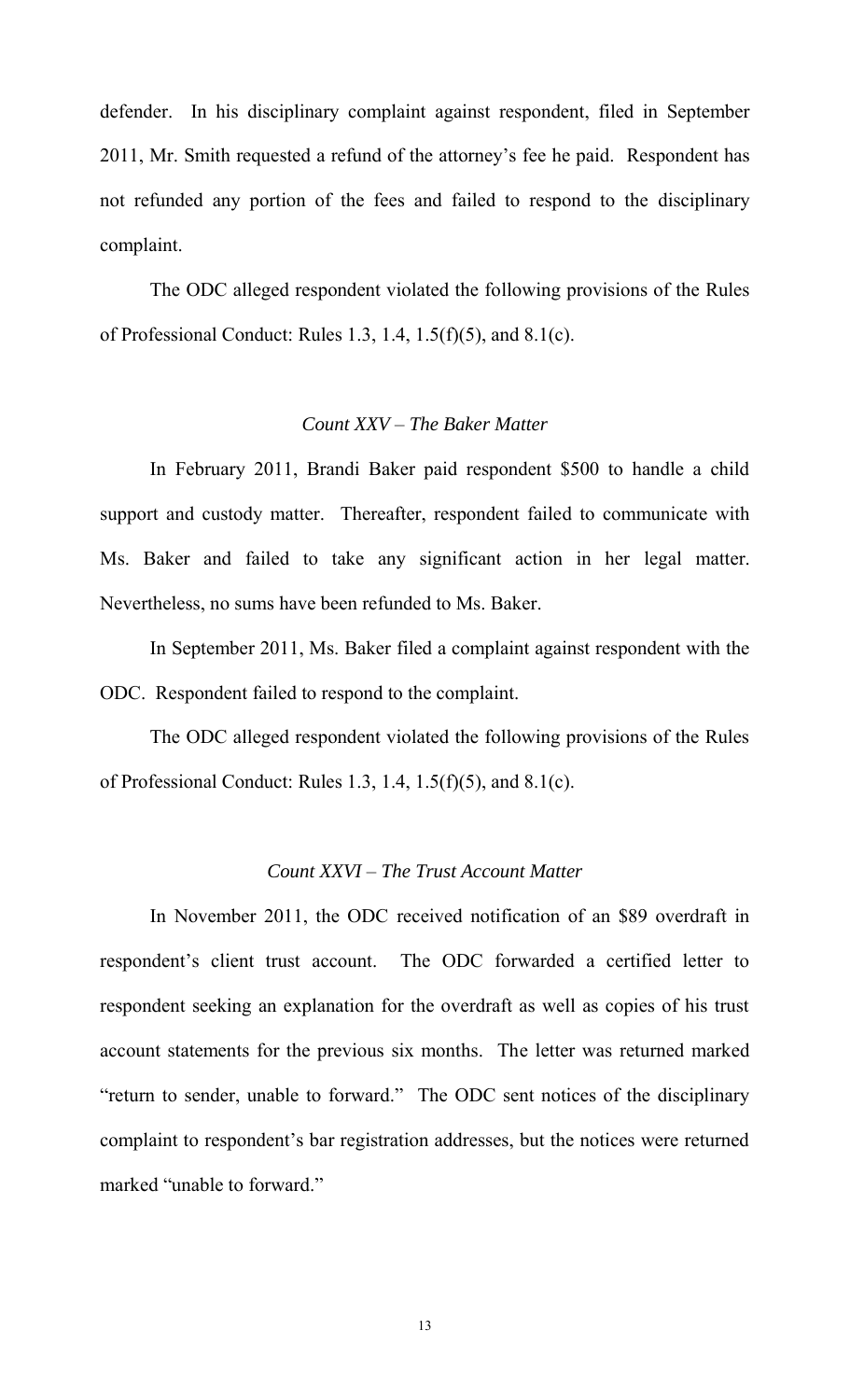The ODC alleged respondent violated the following provisions of the Rules of Professional Conduct: Rules 1.15 (safekeeping property of clients or third persons) and 8.1(c).

#### *Count XXVII – The Matthews Matter*

 In September 2009, Kathryn Matthews paid respondent \$6,500 to handle the succession of her deceased husband as well as her daughter's divorce. Thereafter, Ms. Matthews experienced difficulty communicating with respondent. Respondent completed neither the divorce nor the succession, and no sums have been refunded to Ms. Matthews.

In March 2012, Ms. Matthews filed a complaint against respondent with the ODC. Respondent failed to respond to the complaint.

The ODC alleged respondent violated the following provisions of the Rules of Professional Conduct: Rules 1.3, 1.4, 1.5(f)(5), and 8.1(c).

#### **DISCIPLINARY PROCEEDINGS**

In August 2012, the ODC filed formal charges against respondent. Respondent failed to answer the formal charges. Accordingly, the factual allegations contained therein were deemed admitted and proven by clear and convincing evidence pursuant to Supreme Court Rule XIX, § 11(E)(3). No formal hearing was held, but the parties were given an opportunity to file with the hearing committee written arguments and documentary evidence on the issue of sanctions. Respondent filed nothing for the hearing committee's consideration.

#### *Hearing Committee Report*

After considering the ODC's deemed admitted submission, the hearing committee adopted the deemed admitted factual allegations of the formal charges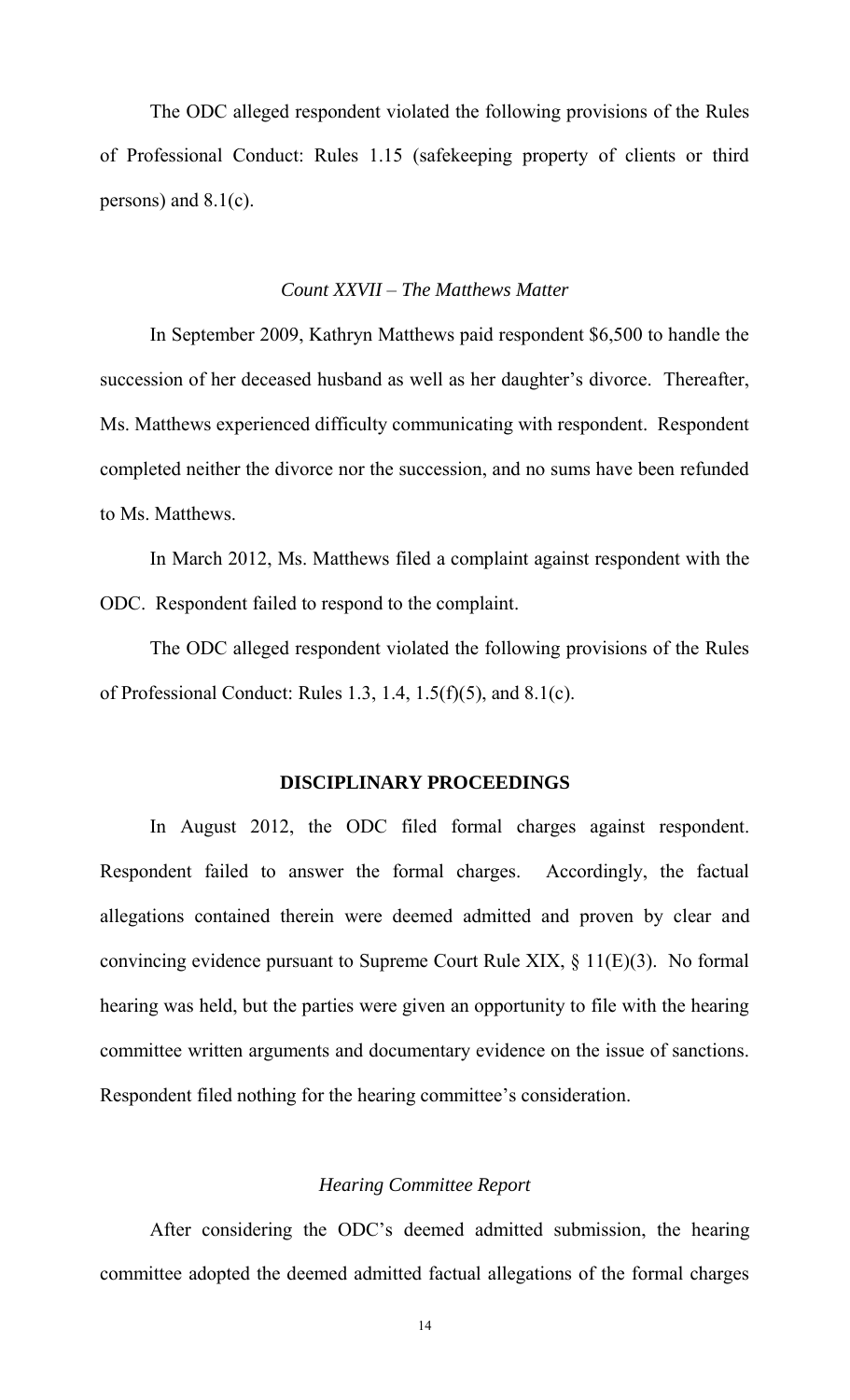as its factual findings. Based on these facts, the committee determined that respondent violated Rules 1.3, 1.4, 1.5(f)(5), 1.15, 1.16, 5.5, 8.1(c), and 8.4(c). However, the committee did not find sufficient evidence to support a violation of Rule 5.5 in the Winters matter.

The committee determined respondent violated duties owed to his clients, the public, the legal system, and the legal profession. Respondent's incompetence, lack of diligence, and failure to communicate were knowing. Respondent knowingly failed to refund unearned fees, provide accountings, and place disputed fees in trust, inasmuch as he received requests from clients for the return of fees and he failed to take appropriate action. There can be no doubt that the numerous misrepresentations respondent made to clients were intentional. Respondent's failure to cooperate in the disciplinary investigation of twenty-four of the twentyseven matters was at best knowing, and at worst intentional.

 Respondent's failure to perform the services he was hired to provide delayed his clients' legal matters and no doubt caused them much frustration. In failing to return unearned fees, respondent caused damage to his clients by depriving them of their funds. Moreover, respondent took advantage of clients of limited financial means who, by and large, were seeking legal counsel in emotionally charged legal matters such divorce and child custody proceedings. Respondent's overall incompetence and lack of honesty with his clients is the type of conduct that erodes the trust and confidence of the public in the legal profession and the legal system.

After reviewing the ABA's *Standards for Imposing Lawyer Sanctions*, the committee determined the applicable baseline sanction is suspension.

The committee found the following aggravating factors present: a dishonest or selfish motive, a pattern of misconduct, multiple offenses, bad faith obstruction of the disciplinary proceeding by intentionally failing to comply with the rules or orders of the disciplinary agency, vulnerability of the victims, substantial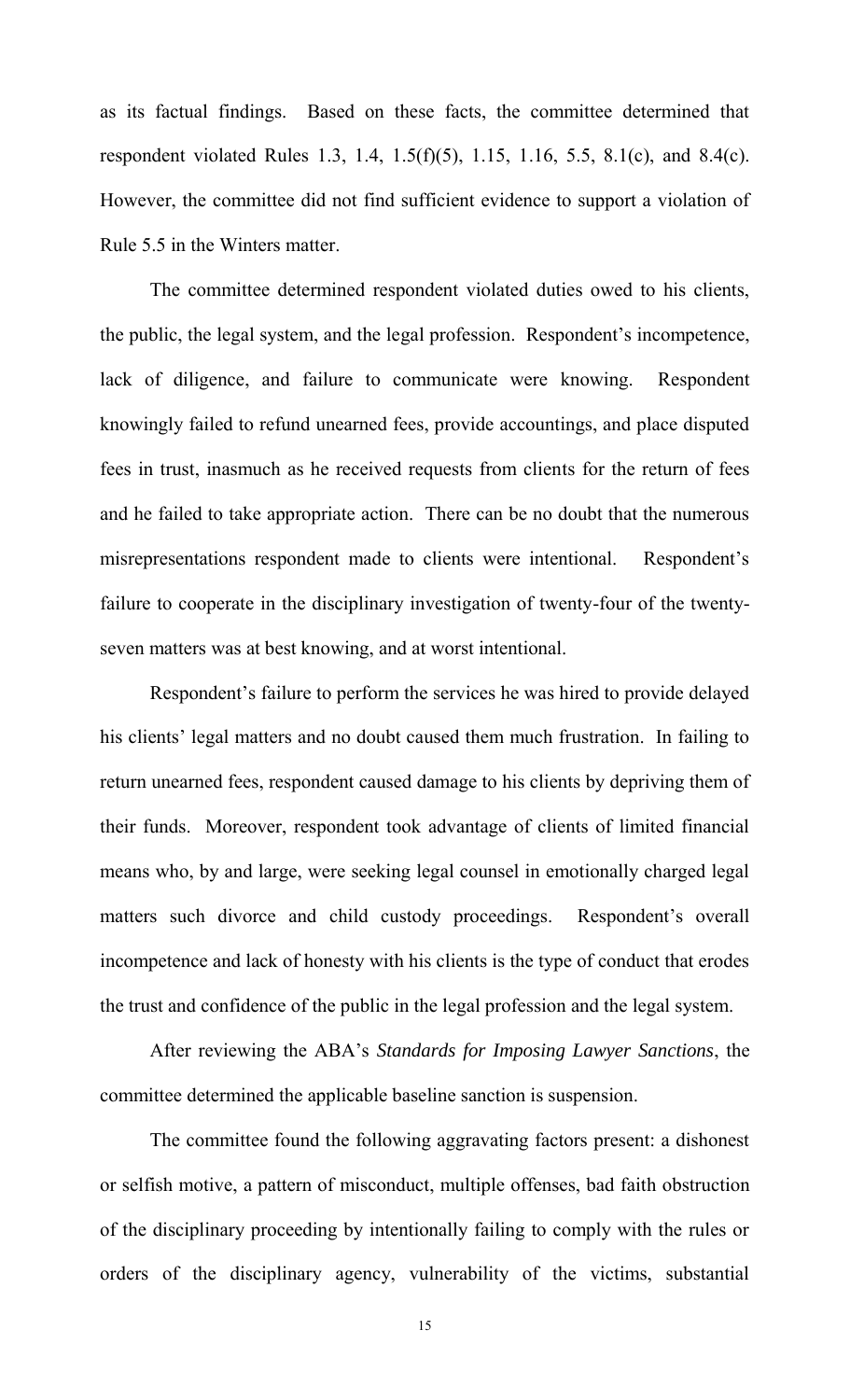experience in the practice of law (admitted 2000), and indifference to making restitution. The committee determined the only mitigating factor present is the absence of a prior disciplinary record.

After further considering respondent's misconduct in light of the number of violations, the combination of the multiple types of violations, the apparent length of time over which the violations occurred,<sup>2</sup> as well as the other aggravating factors, the committee recommended respondent be disbarred. The committee further recommended that respondent be required to refund all unearned fees and reimburse the Louisiana State Bar Association's Client Assistance Fund as appropriate. Finally, the committee recommended respondent be assessed with all costs of these proceedings.

 Neither respondent nor the ODC filed an objection to the hearing committee's report. However, respondent filed correspondence with the disciplinary board wherein he indicated that his misconduct was unintentional and resulted from his mental and physical health problems. He further indicated that he cannot attend or defend himself in these proceedings as he is almost homeless, unemployed, and has no means by which to get help.

#### *Disciplinary Board Recommendation*

 After reviewing the record, the disciplinary board determined that the hearing committee's factual findings are not manifestly erroneous and are supported by the documentary evidence in the record. Based on these facts, the board determined that respondent violated Rules 1.3, 1.4, 1.5(f)(5), 1.15, 1.16, 5.5, 8.1(c), and 8.4(c) of the Rules of Professional Conduct.

The board determined respondent violated duties owed to his clients, the public, the legal system, and the legal profession. Respondent acted knowingly

 $\frac{1}{2}$  The committee noted that the majority of the violations appear to have occurred over the course of approximately one year, from mid-summer 2010 through July 2011.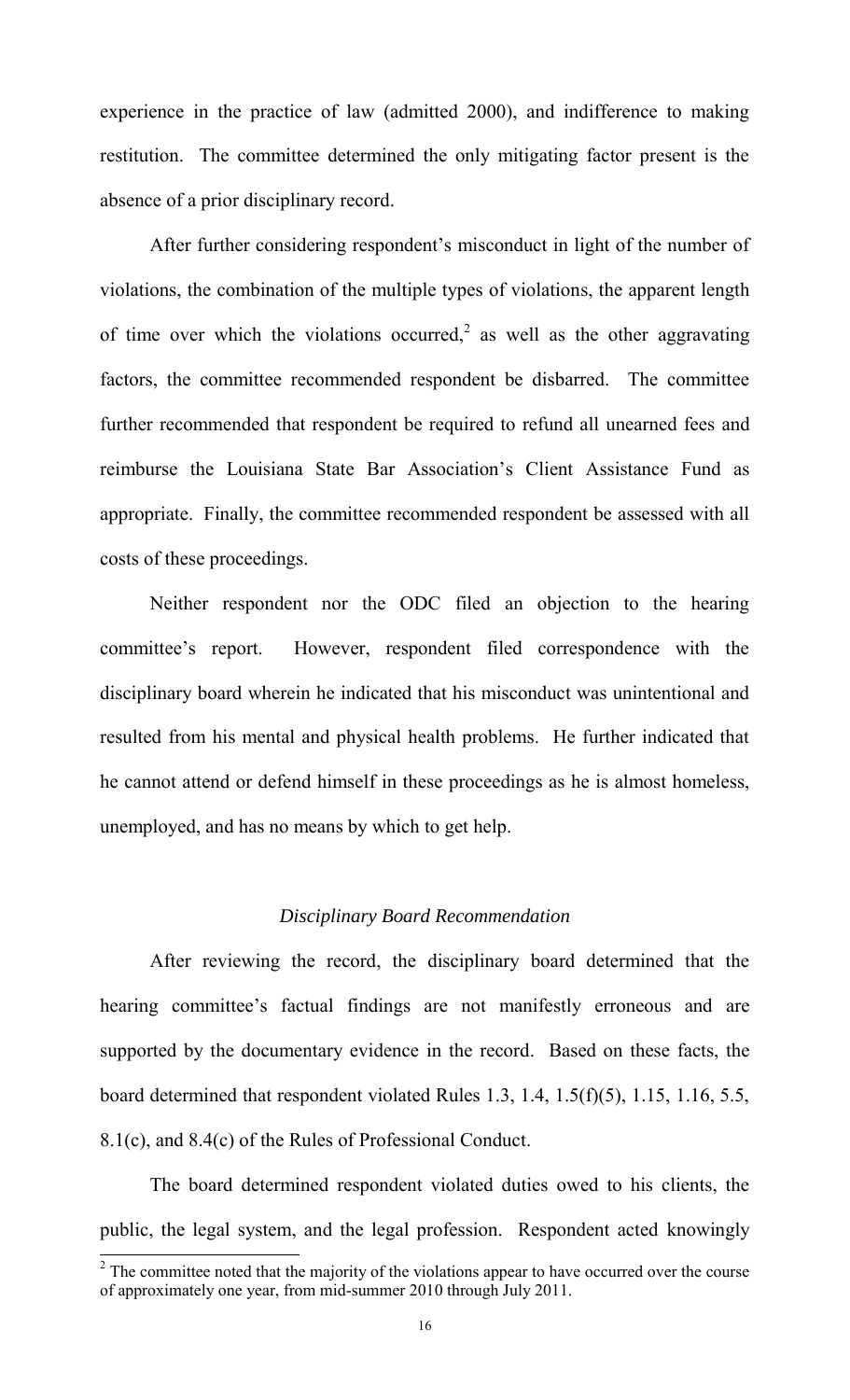and intentionally, and his misconduct resulted in actual injury. After reviewing the ABA's *Standards for Imposing Lawyer Sanctions*, the board determined the applicable baseline sanction is disbarment.

The board found the following aggravating factors present: a dishonest or selfish motive, a pattern of misconduct, multiple offenses, bad faith obstruction of the disciplinary proceeding by intentionally failing to comply with the rules or orders of the disciplinary agency, refusal to acknowledge the wrongful nature of conduct, vulnerability of the victims, substantial experience in the practice of law, and indifference to making restitution. The board found the following mitigating factors present: absence of a prior disciplinary record and personal or emotional problems. $3$ 

 Turning to the issue of an appropriate sanction, the board noted that in prior cases involving similar misconduct, this court has imposed disbarment. In *In re: McHugh*, 09-1706 (La. 11/20/09), 22 So. 3d 159, the court imposed disbarment upon an attorney who neglected several legal matters, failed to communicate with several clients, failed to account for or refund unearned fees, failed to fulfill obligations upon the termination of representations, and engaged in conduct involving dishonesty, fraud, deceit, or misrepresentation. In *In re: Williams*, 06- 2578 (La. 2/2/07), 947 So. 2d 710, the court imposed disbarment upon an attorney who neglected legal matters, failed to communicate with clients, failed to protect a client's interest upon termination of the representation, and failed to cooperate with the ODC in its investigations.

In consideration of these cases, the board recommended respondent be disbarred. The board also recommended he pay restitution to his clients and to the Client Assistance Fund, as appropriate. Finally, the board recommended

<sup>&</sup>lt;sup>3</sup> At respondent's request, the ODC obtained and filed a copy of respondent's medical records, which are under seal, for the disciplinary board's review.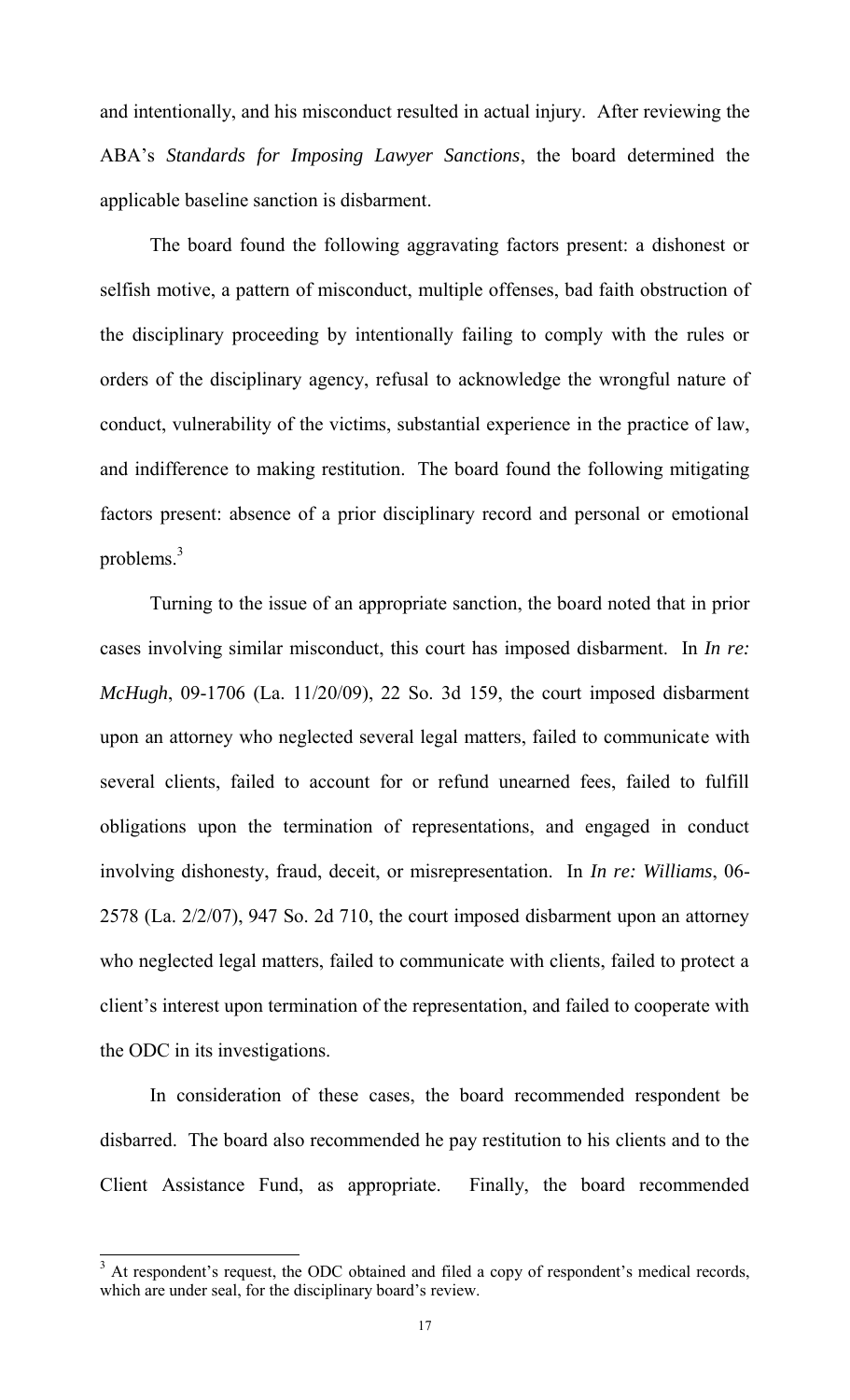respondent be assessed with the costs and expenses of these proceedings. Four board members dissented and would recommend permanent disbarment.

 Neither respondent nor the ODC filed an objection to the disciplinary board's recommendation.

#### **DISCUSSION**

Bar disciplinary matters fall within the original jurisdiction of this court. La. Const. art.  $V$ ,  $\S$  5(B). Consequently, we act as triers of fact and conduct an independent review of the record to determine whether the alleged misconduct has been proven by clear and convincing evidence. *In re: Banks*, 09-1212 (La. 10/2/09), 18 So. 3d 57.

In cases in which the lawyer does not answer the formal charges, the factual allegations of those charges are deemed admitted. Supreme Court Rule XIX, § 11(E)(3). Thus, the ODC bears no additional burden to prove the factual allegations contained in the formal charges after those charges have been deemed admitted. However, the language of  $\S$  11(E)(3) does not encompass legal conclusions that flow from the factual allegations. If the legal conclusion the ODC seeks to prove (i.e., a violation of a specific rule) is not readily apparent from the deemed admitted facts, additional evidence may need to be submitted in order to prove the legal conclusions that flow from the admitted factual allegations. *In re: Donnan*, 01-3058 (La. 1/10/03), 838 So. 2d 715.

The record in this deemed admitted matter supports a finding that respondent neglected legal matters, failed to communicate with his clients, failed to account for or refund unearned fees, failed to fulfill obligations upon the termination of representations, practiced law while ineligible to do so, and failed to cooperate with the ODC in its investigations. Based on the deemed admitted facts and the other evidence in the record, we agree that respondent has violated Rules 1.3, 1.4, 1.5(f)(5), 1.15, 1.16, 5.5, 8.1(c), and 8.4(c) of the Rules of Professional Conduct.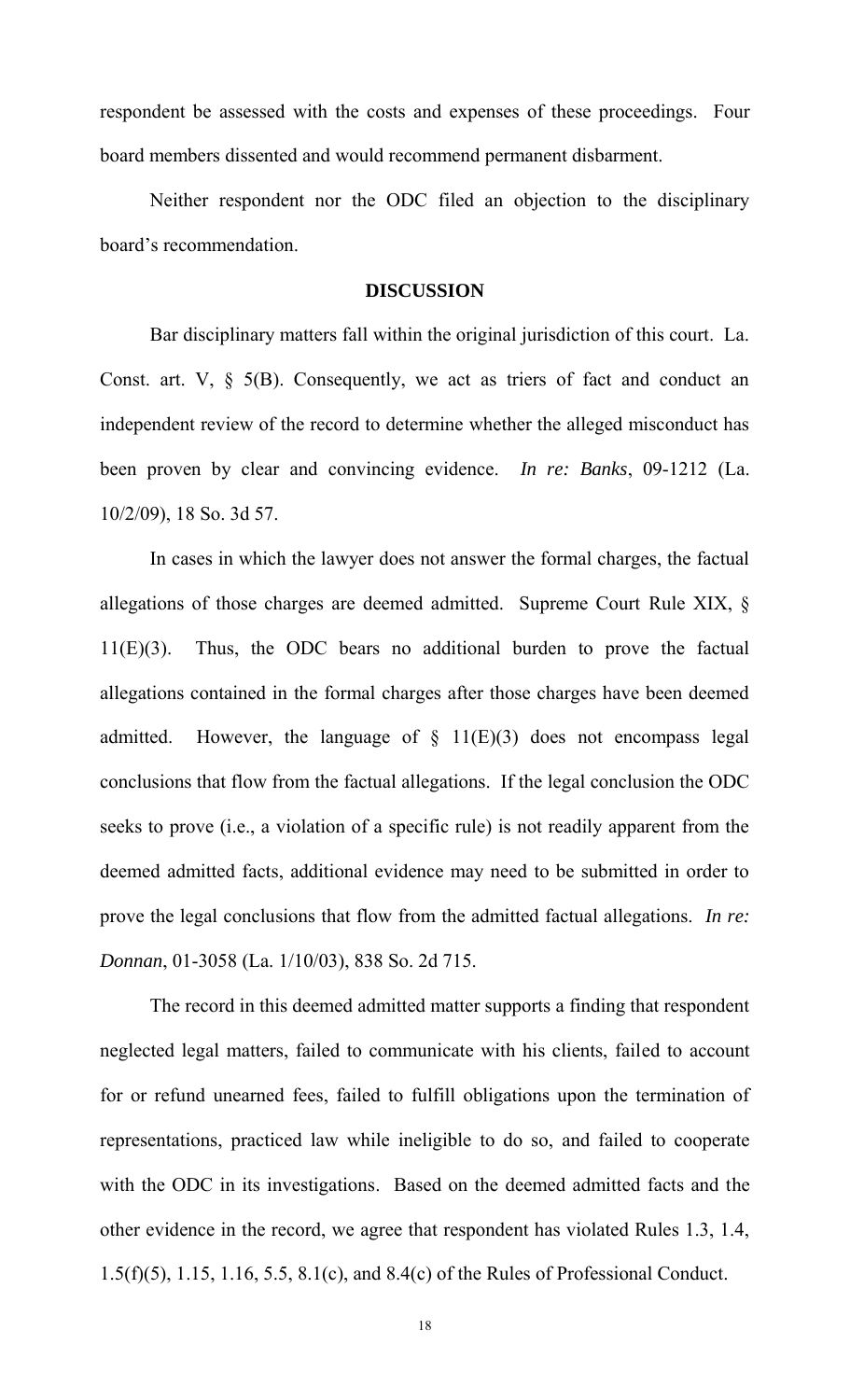Having found evidence of professional misconduct, we now turn to a determination of the appropriate sanction for respondent's actions. In determining a sanction, we are mindful that disciplinary proceedings are designed to maintain high standards of conduct, protect the public, preserve the integrity of the profession, and deter future misconduct. *Louisiana State Bar Ass'n v. Reis*, 513 So. 2d 1173 (La. 1987). The discipline to be imposed depends upon the facts of each case and the seriousness of the offenses involved considered in light of any aggravating and mitigating circumstances. *Louisiana State Bar Ass'n v. Whittington*, 459 So. 2d 520 (La. 1984).

The record supports a finding that respondent violated duties owed to his clients, the public, the legal system, and the legal profession. Respondent acted knowingly and intentionally, resulting in actual harm to his clients. Respondent repeatedly accepted fees from his clients, but did no work in the legal matters and failed to refund any of the fees. The applicable baseline sanction in this matter is disbarment. The aggravating and mitigating factors found by the disciplinary board are supported by the record.

 Turning to the issue of an appropriate sanction, the case law cited by the board reflects that we have imposed disbarment for misconduct similar to that committed by respondent. Based on this jurisprudence, we will adopt the board's recommendation and disbar respondent. We further order respondent to pay restitution to his clients and to the Client Assistance Fund.<sup>4</sup>

 $\overline{a}$ 

<sup>&</sup>lt;sup>4</sup> Specifically, restitution should be made in the following amounts: \$2,250 to Labree Williams; \$2,500 to Trudy Morlock; \$1,250 to the Client Assistance Fund on behalf of Rona Britton; \$3,250 to Tiankhy Hinton; \$3,300 to Carreen Bowden; \$2,300 to Sherry Youngblood; \$1,200 to Sharon Baldwin; \$2,250 to the Client Assistance Fund on behalf of Carmen Spencer; \$2,250 to Catherine Hutchinson; \$3,200 to Wendy Ward; \$2,650 to Dawn Schulz or to the Client Assistance Fund, if the Fund has paid Ms. Schulz; \$2,000 to Jami Estes; \$2,000 to Shannon Garland; \$1,000 to James Lowe; \$300 to the Client Assistance Fund on behalf of Cynthia Jordan; \$2,300 to the Client Assistance Fund on behalf of Warren Winters; \$1,000 to Tina England; \$250 to Joyce Valadez; \$750 paid to the Client Assistance Fund on behalf of Joyce Valadez; \$1,750 to Laurie Williams; \$2,200 to Shannon Hamann; \$3,250 to Sherry Boon; \$1,000 to Jennifer Smith; \$3,000 to Michael Smith; \$500 to Brandi Baker; \$1,500 to Karen Matthews; and \$5,000 to the Client Assistance Fund on behalf of Karen Matthews.